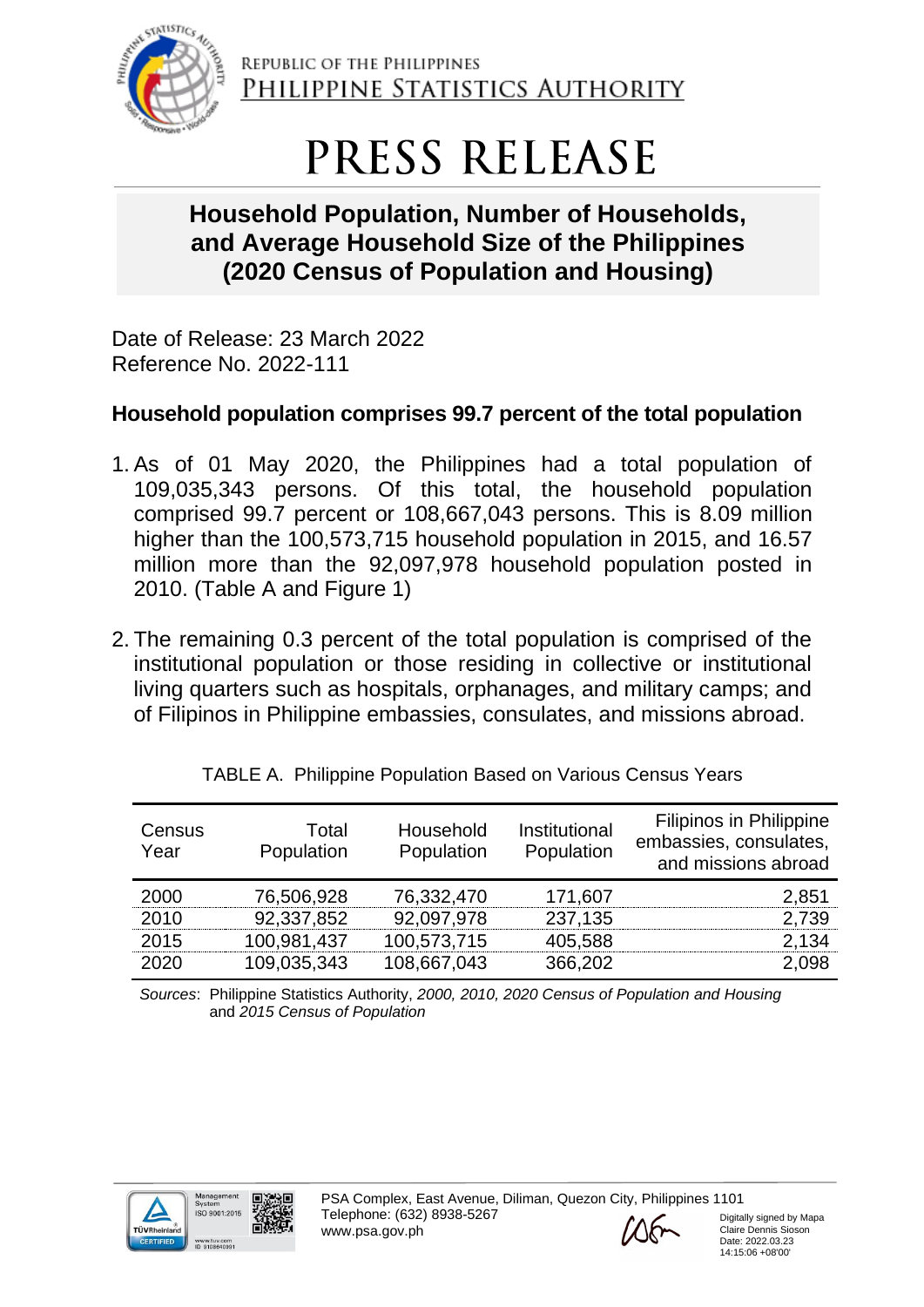

#### **Number of households increased by 3.42 million from 22.98 million in 2015 to 26.39 million in 2020**

3. The total number of households in the country reached 26,393,906 in 2020. This is higher by 3.42 million compared with the 22,975,630 households in 2015 and by 6.22 million compared with 20,171,899 households in 2010. (Table B and Figure 2)

| Census<br>Year | <b>Household Population</b> | <b>Number</b><br>of Households | Average<br><b>Household Size</b> |
|----------------|-----------------------------|--------------------------------|----------------------------------|
| 2000           | 76,332,470                  | 15,275,046                     | 5.0                              |
| 2010           | 92,097,978                  | 20,171,899                     | 4.6                              |
| 2015           | 100,573,715                 | 22,975,630                     | 44                               |
| 2020           | 108,667,043                 | 26,393,906                     |                                  |

TABLE B. Household Population, Number of Households, and Average Household Size Based on Various Census Years: Philippines

*Sources*: Philippine Statistics Authority, *2000, 2010, 2020 Census of Population and Housing* and *2015 Census of Population*

 $\Lambda$ 

Digitally signed by Mapa Claire Dennis Sioson Date: 2022.03.23 14:14:55 +08'00'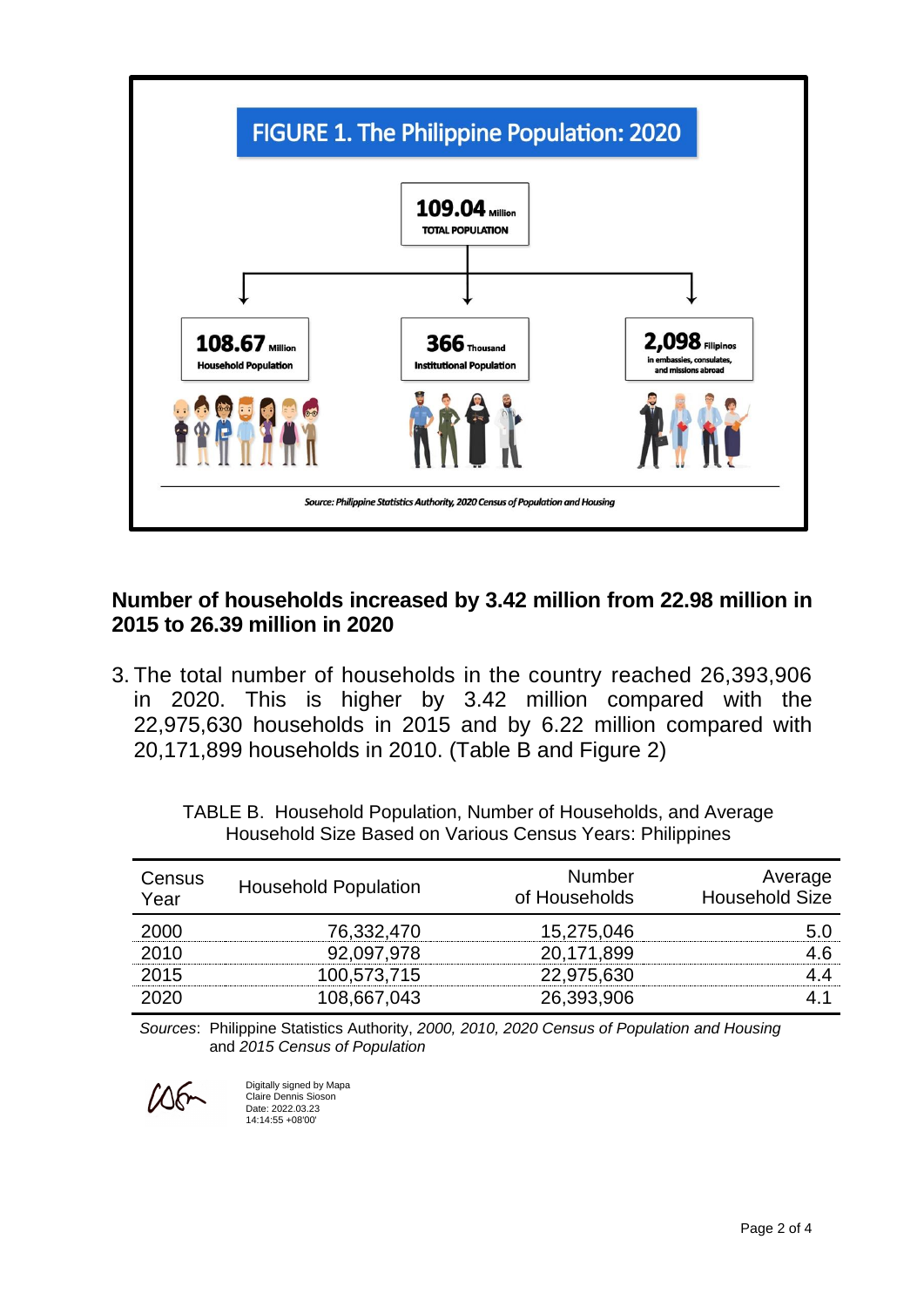#### **Two in every five households in the country are in CALABARZON, NCR, and Central Luzon**

4. Among the 17 administrative regions, Region IV-A (CALABARZON) had the most number of households in 2020 with 4.06 million, followed by the National Capital Region (NCR) with 3.50 million, and Region III (Central Luzon) with 3.04 million. These three regions comprised 40.2 percent of the total households in the country. The Cordillera Administrative Region (CAR) posted the least number of households with 439,166 households. (Table C)

| Region                                                                  | Household<br>Population | Number<br>of Households | Average<br>Household<br><b>Size</b> |
|-------------------------------------------------------------------------|-------------------------|-------------------------|-------------------------------------|
| Philippines                                                             | 108,667,043             | 26,393,906              | 4.1                                 |
| <b>National Capital Region (NCR)</b>                                    | 13,403,551              | 3,499,652               | 3.8                                 |
| Cordillera Administrative Region (CAR)                                  | 1,791,121               | 439,166                 | 4.1                                 |
| I-llocos                                                                | 5,292,297               | 1,306,256               | 4.1                                 |
| II - Cagayan Valley                                                     | 3,679,748               | 907,472                 | 4.1                                 |
| III - Central Luzon                                                     | 12,387,811              | 3,040,488               | 4.1                                 |
| <b>IV-A CALABARZON</b>                                                  | 16,139,770              | 4,062,720               | 4.0                                 |
| <b>MIMAROPA Region</b>                                                  | 3,212,287               | 792,875                 | 4.1                                 |
| $V - Bicol$                                                             | 6,067,290               | 1,365,044               | 4.4                                 |
| VI - Western Visayas                                                    | 7,935,531               | 1,939,989               | 4.1                                 |
| VII - Central Visayas                                                   | 8,046,285               | 1,966,588               | 4.1                                 |
| VIII - Eastern Visayas                                                  | 4,531,512               | 1,082,106               | 4.2                                 |
| IX - Zamboanga Peninsula                                                | 3,862,588               | 895,899                 | 4.3                                 |
| X - Northern Mindanao                                                   | 5,007,798               | 1,197,736               | 4.2                                 |
| XI - Davao                                                              | 5,223,802               | 1,337,781               | 3.9                                 |
| XII – SOCCSKSARGEN <sup>1</sup>                                         | 4,351,773               | 1,065,453               | 4.1                                 |
| XIII – Caraga                                                           | 2,795,340               | 661,773                 | 4.2                                 |
| Bangsamoro Autonomous Region<br>in Muslim Mindanao (BARMM) <sup>1</sup> | 4,938,539               | 832,908                 | 5.9                                 |

TABLE C. Household Population, Number of Households, and Average Household Size by Region, 2020

*Note:*

<sup>1</sup> Per PSA Board Resolution No. 13 Series of 2021 - *Approving and Adopting the Third Quarter 2021 Philippine Standard Geographic Code Updates to Include the Bangsamoro Autonomous Region in Muslim Mindanao (BARMM) and Correct the Names of 37 Barangays*

*Source:* Philippine Statistics Authority*, 2020 Census of Population and Housing*

 $105$ 

Digitally signed by Mapa Claire Dennis Sioson Date: 2022.03.23 14:14:45 +08'00'